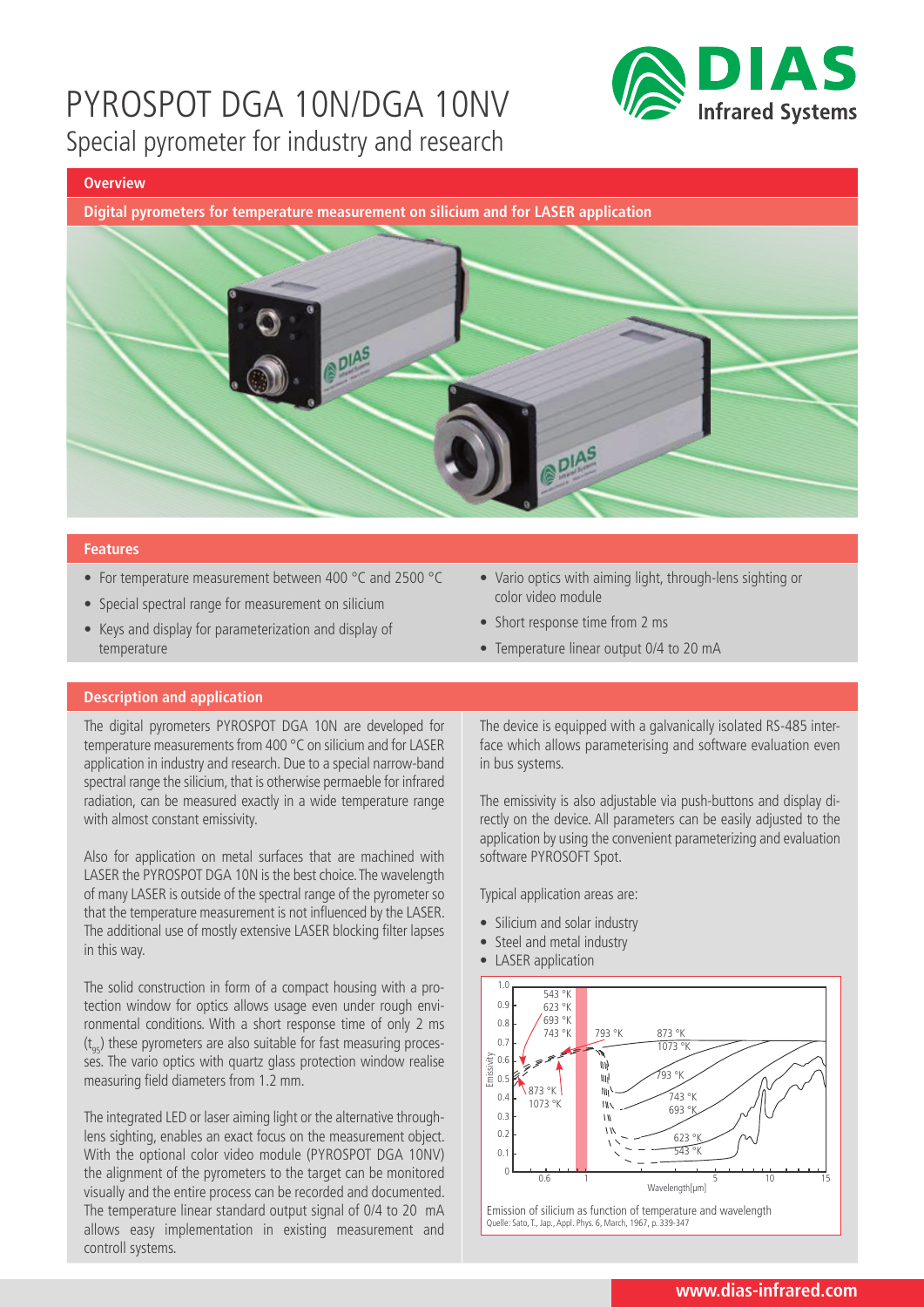

| <b>Technical data</b>                                                                                                                                                                                                                                                                     |                                                                                                                                                                                                    |                   |                   |  |  |  |
|-------------------------------------------------------------------------------------------------------------------------------------------------------------------------------------------------------------------------------------------------------------------------------------------|----------------------------------------------------------------------------------------------------------------------------------------------------------------------------------------------------|-------------------|-------------------|--|--|--|
| Type                                                                                                                                                                                                                                                                                      | DGA 10N/DGA 10NV                                                                                                                                                                                   | DGA 10N/DGA 10NV  | DGA 10N/DGA10NV   |  |  |  |
| Temperature range                                                                                                                                                                                                                                                                         | 400 °C to 1400 °C                                                                                                                                                                                  | 450 °C to 1800 °C | 600 °C to 2500 °C |  |  |  |
| Sub temperature range of<br>analog output                                                                                                                                                                                                                                                 | adjustable within temperature range, minimum span 50 °C                                                                                                                                            |                   |                   |  |  |  |
| Spectral range                                                                                                                                                                                                                                                                            | about 0.88 µm                                                                                                                                                                                      |                   |                   |  |  |  |
| Optics                                                                                                                                                                                                                                                                                    | vario optics with quartz glass protection window, measuring field diameters from 1.2 mm                                                                                                            |                   |                   |  |  |  |
| Distance ratio                                                                                                                                                                                                                                                                            | please refer table                                                                                                                                                                                 |                   |                   |  |  |  |
| Measurement uncertainty <sup>1</sup>                                                                                                                                                                                                                                                      | 0.5 % of measured value in ${}^{\circ}$ C + 1 K                                                                                                                                                    |                   |                   |  |  |  |
| Reproducibility <sup>1</sup>                                                                                                                                                                                                                                                              | 0.1 % of measured value in $\degree$ C + 0.5 K                                                                                                                                                     |                   |                   |  |  |  |
| Transmittance                                                                                                                                                                                                                                                                             | 50 % to 100 %                                                                                                                                                                                      |                   |                   |  |  |  |
| Ambient radiation                                                                                                                                                                                                                                                                         | adjustable within temperature range                                                                                                                                                                |                   |                   |  |  |  |
| NETD <sup>1,2</sup>                                                                                                                                                                                                                                                                       | 0.1K                                                                                                                                                                                               |                   |                   |  |  |  |
| Response time (toc)                                                                                                                                                                                                                                                                       | 2 ms <sup>3</sup> , adjustable up to 100 s                                                                                                                                                         |                   |                   |  |  |  |
| Emissivity                                                                                                                                                                                                                                                                                | 0.050 to 1.000, adjustable at the device or via interface                                                                                                                                          |                   |                   |  |  |  |
| Storage                                                                                                                                                                                                                                                                                   | minimum and maximum value storage, adjustable via RS-485 interface                                                                                                                                 |                   |                   |  |  |  |
| Output                                                                                                                                                                                                                                                                                    | 0/4 to 20 mA, switchable via software, temperature linear, max. burden 500 $\Omega$ (galvanically isolated)                                                                                        |                   |                   |  |  |  |
| Interface                                                                                                                                                                                                                                                                                 | RS-485 (galvanically isolated), half duplex, baudrate up to 115 kBd, data protocol Modbus RTU                                                                                                      |                   |                   |  |  |  |
| Switching output/threshold                                                                                                                                                                                                                                                                | 1 Opto relay, $R_{load}$ min. 48 $\Omega$ /adjustable within temperature range                                                                                                                     |                   |                   |  |  |  |
| Aiming                                                                                                                                                                                                                                                                                    | LED aiming light, laser aiming light (630 to 680 nm, class II, < 1 mW), through-lens sighting or camera module (DA 10NV)                                                                           |                   |                   |  |  |  |
| Software                                                                                                                                                                                                                                                                                  | PYROSOFT Spot for Windows®, optional: PYROSOFT Spot Pro                                                                                                                                            |                   |                   |  |  |  |
| Parameters <sup>4</sup>                                                                                                                                                                                                                                                                   | emissivity, transmittance, ambient radiation, response time, temperature unit °C or °F, storage settings, sub temperature<br>range of measurement output, switching thresholds of switching output |                   |                   |  |  |  |
| User controls                                                                                                                                                                                                                                                                             | keys for "Parameter Menu", "Enter", "Up" and "Down", aiming light push-button, display                                                                                                             |                   |                   |  |  |  |
| Power supply                                                                                                                                                                                                                                                                              | 24 V DC $\pm$ 25 %                                                                                                                                                                                 |                   |                   |  |  |  |
| Power consumption                                                                                                                                                                                                                                                                         | max. 1.5 W (without load at switching output)                                                                                                                                                      |                   |                   |  |  |  |
| Operating temperature                                                                                                                                                                                                                                                                     | 0 °C to 70 °C                                                                                                                                                                                      |                   |                   |  |  |  |
| Storage temperature                                                                                                                                                                                                                                                                       | -20 °C to 70 °C                                                                                                                                                                                    |                   |                   |  |  |  |
| Weight                                                                                                                                                                                                                                                                                    | approx. 520 g                                                                                                                                                                                      |                   |                   |  |  |  |
| <b>Dimensions</b>                                                                                                                                                                                                                                                                         | $54 \times 54$ mm, length 170 mm                                                                                                                                                                   |                   |                   |  |  |  |
| Housing                                                                                                                                                                                                                                                                                   | compact housing with plug connector, display, push-buttons and optics protection window                                                                                                            |                   |                   |  |  |  |
| Safety class                                                                                                                                                                                                                                                                              | IP 65 (DIN 40 050)                                                                                                                                                                                 |                   |                   |  |  |  |
| CE symbol                                                                                                                                                                                                                                                                                 | according to EU regulations (EN 50 011)                                                                                                                                                            |                   |                   |  |  |  |
| Scope of delivery                                                                                                                                                                                                                                                                         | PYROSPOT DGA 10N/DS 10NV, mounting screw nut, inspection sheet, manual, PYROSOFT Spot for Windows®<br>(without connection cable, please order separately)                                          |                   |                   |  |  |  |
| $1$ <sub>T<sub>ambien</sub> = 23 °C, <math>\varepsilon</math> = 1, t<sub>as</sub> = 1 s. <sup>2</sup> Noise equivalent temperature difference.<sup>3</sup> With dynamic adaption at low signal level. <sup>4</sup> Adjustable via software and interface or directly at the device.</sub> |                                                                                                                                                                                                    |                   |                   |  |  |  |

### **Dimensional drawing pyrometer (with through-lens sighting)**

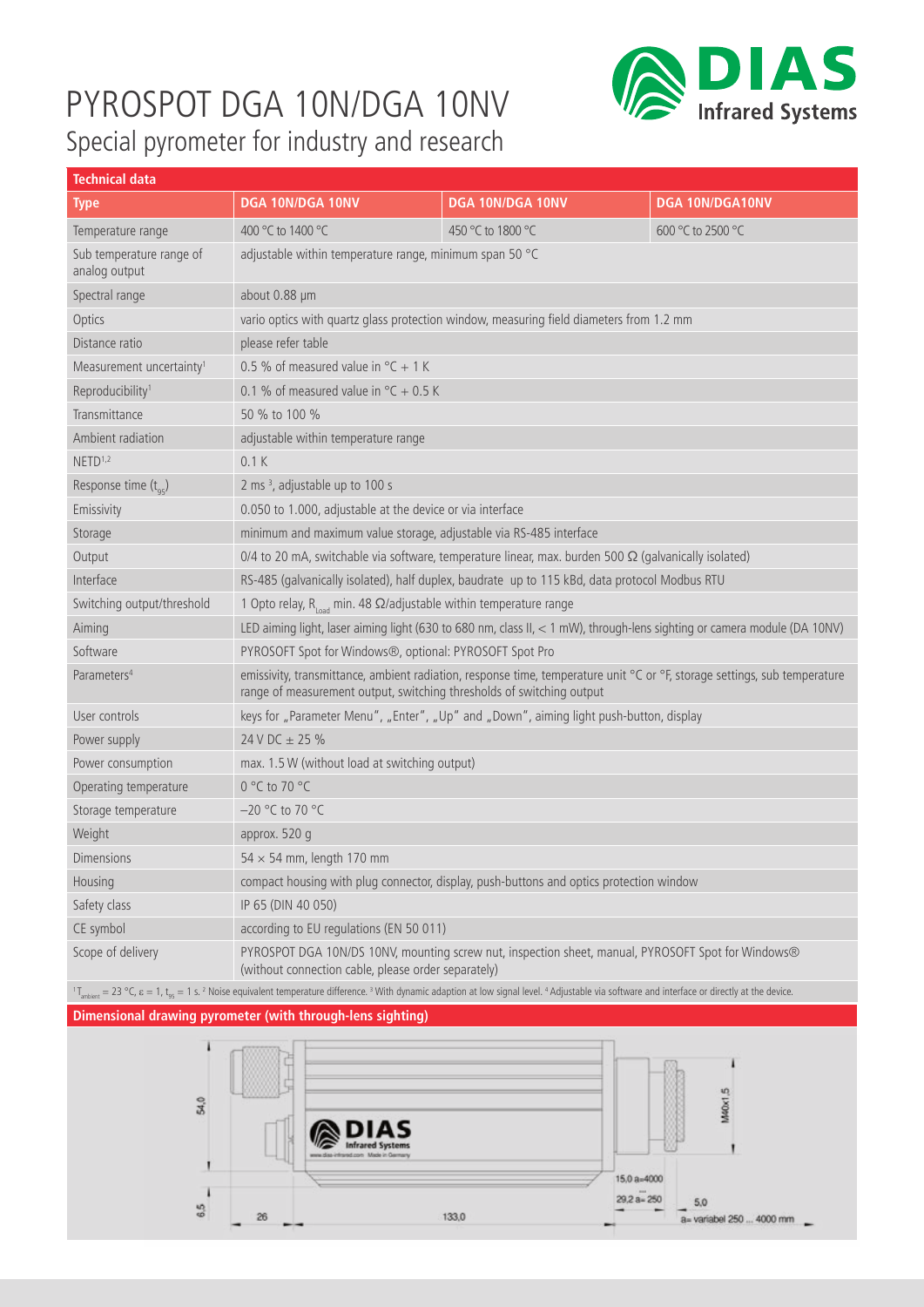

| <b>Vario optics</b>                            |                                 |      |      |                |               |                      |                                                        |      |                    |            |
|------------------------------------------------|---------------------------------|------|------|----------------|---------------|----------------------|--------------------------------------------------------|------|--------------------|------------|
| Measuring distance a [mm]                      | 250                             | 300  | 350  | 500            | 800           | 4000                 | Order number<br>Aperture diameter $\varnothing$ D [mm] |      |                    |            |
| Optics pullout [mm]                            | 29.2                            | 25.5 | 23.5 | 20.3           | 18.0          | 15.0                 | LED aiming light<br>at                                 |      | Laser aiming light |            |
| Temperature range                              | Measuring field diameter M [mm] |      |      | $a = 250$ mm   | $a = 4000$ mm | Throug-lens sighting | Camera module                                          |      |                    |            |
| 400 °C to 1400 °C<br>7.0<br>10.0<br>6.0<br>5.0 | 16.0                            | 80.0 | 13.0 | 10.5           | 5107001203    | 5107011203           |                                                        |      |                    |            |
|                                                |                                 |      |      |                |               |                      |                                                        |      | 5107021203         | 5107031203 |
| 450 °C to 1800 °C                              | 2.3<br>1.9                      |      | 2.6  | 4.3            | 6.0           | 30.0                 | 13.0                                                   | 10.5 | 5107001204         | 5107011204 |
|                                                |                                 |      |      |                | 5107021204    | 5107031204           |                                                        |      |                    |            |
| 600 °C to 2500 °C                              | 0.9<br>1.1                      |      | 1.2  | 8 <sub>1</sub> | 2.8           | 14.0                 | 8.0                                                    | 6.5  | 5107001205         | 5107011205 |
|                                                |                                 |      |      |                |               |                      |                                                        |      | 5107021205         | 5107031205 |

### **Dimensional drawing vario optics**





| Technical data video camera (DGA 10NV) |                                                                                                                                              |
|----------------------------------------|----------------------------------------------------------------------------------------------------------------------------------------------|
| Video signal                           | Composite video signal approx. 1Vss at 75 $\Omega$ (galvanically isolated, video signal can be deactivated via software)                     |
| Color norm                             | PAL (B), 50 Hz (optional color norm NTSC (M), 60 Hz)                                                                                         |
| Resolution                             | 1/3 inch video chip 628 $\times$ 586 pixels (NTSC option: 510 $\times$ 496 pixels)                                                           |
| Exposure control                       | automatic                                                                                                                                    |
| Visible field                          | approx. 8 % $\times$ 6 % of adjusted measurement distance (NTSC option: 6.5 % $\times$ 5 %)                                                  |
| Date/time                              | Real-time clock with minimum 3 days power reserve, adjustable via software                                                                   |
| Durable image displays                 | Target mark in measurement spot size, measurement temperature, emissivity                                                                    |
| Optional image displays                | Via software:<br>serial number, device name or user-defined text (16 characters), date, time, temperature unit °C/°F,<br>12/24 hours display |

### **Pyrometer with TFT monitor Detailed view of video image**